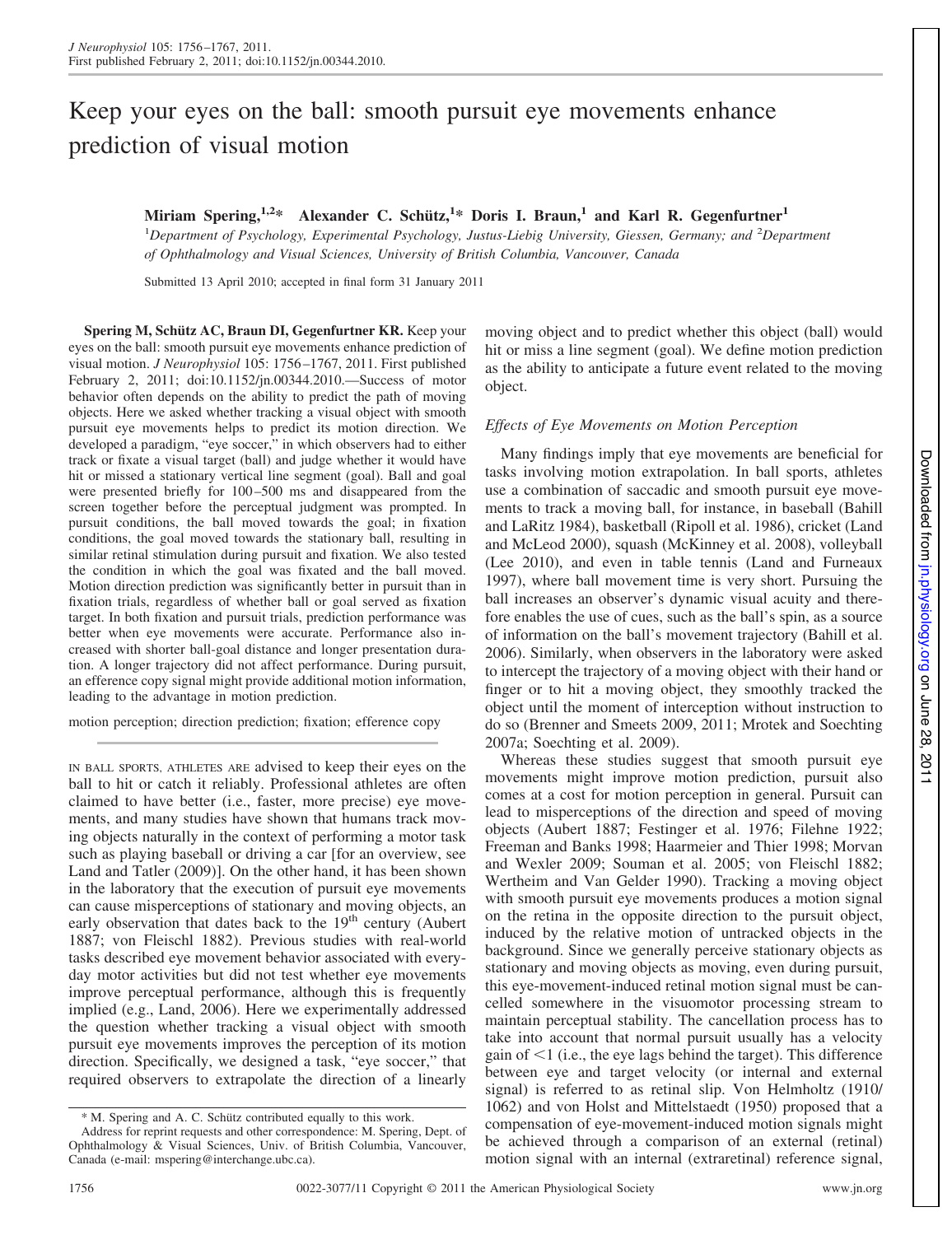informing the visual system about pursuit eye velocity so that retinal image motion can be interpreted and estimated.

Two key areas for visual motion processing in the primate cortex, the middle temporal area MT and the middle superior temporal area MST, might contribute to the interpretation of retinal image motion during pursuit in different ways. Recent neurophysiological studies in monkeys showed that MT activity was mostly correlated with target motion on the retina, whereas responses of some MST neurons were correlated with target motion on the screen, i.e., relative to the head and independent of the pursuit response (Chukoskie and Movshon 2009; Inaba et al. 2007). The finding that some MST neurons veridically encode retinal image motion during pursuit indicates that neurons in higher cortical visual areas compensate for eye-movement-induced motion signals during pursuit (see also Bradley et al. 1996; Dicke et al. 2008; Shenoy et al. 1999, Thier et al. 2001).

Even though the notion of a system that compensates for movement-induced motion signals is well established and its neural source identified, compensation during pursuit eye movements is usually imperfect. Perceptual discrepancies between fixation and pursuit arise for *1*) stationary objects, *2*) objects moving along with the pursuit target, and *3*) objects moving perpendicular to the pursuit target. *1*) In the Filehne illusion, a briefly presented stationary object appears to move in the direction opposite to the pursuit eye movement (Filehne 1922; Freeman and Banks 1998; Haarmeier and Thier 1998). *2*) In the Aubert-Fleischl phenomenon, a visual object appears to move slower when it is smoothly tracked than when the observer views it during fixation (Aubert 1887; Turano and Heidenreich 1999; von Fleischl 1882; Wertheim and Van Gelder 1990). It has been reported that this difference in perceived speed does not affect discrimination accuracy in a velocity-matching task (Gibson et al. 1957). *3*) Objects that move perpendicularly (Souman et al. 2005) or diagonally (Festinger et al. 1976; Morvan and Wexler 2009) relative to the pursuit trajectory are perceived to move at an angle rotated further away from the pursuit target.

To summarize, on the one hand, humans seem to track moving objects naturally when performing a motor task, presumably to enable better motion prediction and to thereby aid motor planning. On the other hand, the execution of smooth pursuit can alter the perception of stationary and moving objects in laboratory tasks. Are smooth pursuit eye movements beneficial or detrimental for object motion prediction when onset, direction, angle, and duration of the object motion are uncertain?

### **METHODS**

We compared the ability to predict a moving object's motion direction by extrapolating its trajectory during pursuit and fixation in three experiments (methods for *experiment 1* described here; for *experiments 2* and *3*, see RESULTS). We introduce a novel paradigm, "eye soccer," in which observers had to judge whether a briefly presented object (the "ball") would hit or miss a line segment (the "goal"), while fixating or smoothly pursuing the ball. This task requires the ability to predict a visual motion trajectory, because both ball and goal were blanked before the hit or miss event.

#### *Observers*

Observers (mean age  $24.2 \pm 1.8$  yr) were undergraduate students from Giessen University, Germany, and participated with informed consent. All observers were unaware of the purpose of the experiment and had normal or corrected-to-normal visual acuity. Experiments were in accordance with the principles of the Declaration of Helsinki and approved by the local ethics committee.

#### *Visual Stimuli and Apparatus*

Visual stimuli were presented on a "21" CRT monitor at a refresh rate of 100 Hz, set to a spatial resolution of 1280 (H)  $\times$  1024 (V) pixels. Observers viewed stimuli binocularly from a distance of 47 cm with their head stabilized by a chinrest. The ball (white or red Gaussian dot,  $SD = 0.15^{\circ}$  and goal (vertical white line segment,  $3^{\circ}$ long, 0.15° wide) were presented on a uniform black background. To prohibit the use of external reference frames as indicators of target position, experiments took place in a dark, windowless and completely light-shielded room that had black walls and a black curtain at the bottom edge of the door. All light sources (e.g., from computer mouse or power outlet switches) were covered with black tape. The monitor frame was covered with nonreflecting black cardboard and fabric. To block residual light from the monitor itself, two neutraldensity filters (LEE Filters, Burbank, CA) were mounted in front of the display. Through the filters, the black background had a luminance of  $\leq 0.001$  cd/m<sup>2</sup>; white and red pixels had a luminance of 1 and 0.11 cd/m2 , respectively. As a result of these measures, observers could not see any visual references such as the monitor frame.

#### *Experimental Procedure and Design*

Figure 1 shows the sequence of events in individual trials. We compared direction prediction performance during fixation and pursuit. A given trial could either be a fixation or a pursuit trial, randomly interleaved in a block of trials. A white fixation spot shown at the beginning of the trial (Fig. 1, *1a*) indicated pursuit, a red fixation spot (Fig. 1, *1b*) indicated fixation. In both types of trials, the ball served as the eye movement target. In fixation trials, the ball remained stationary and had to be fixated while the goal moved towards the fixation position (instruction to fixate the ball). In pursuit trials, the ball moved towards the stationary goal and had to be pursued (instruction to pursue the ball). The initial horizontal and vertical position of the fixation spot was varied from trial to trial within a range of 3.5° around the center of the monitor. The onset of stimulus motion, either of the goal in fixation trials or of the ball in pursuit trials, was initiated with a button press by the observer. In the fixation condition, observers were instructed to maintain fixation on the initial fixation spot. In the pursuit condition, the initial fixation spot became the pursuit target when it started to move. To keep retinal stimulation as similar as possible in both conditions, the ball turned white in the fixation condition (Fig. 1, *2b*) once the goal started to move. Importantly, the ball and goal disappeared simultaneously before a judgment was made. At the end of each trial, observers were asked to press an assigned button to indicate whether the target would have hit or missed the goal, if motion had continued. No performance feedback was given.

Ball or goal speed was constant at 10°/s. Hit positions were on the goal, at 0.25° from the goal endpoints towards the goal center, and miss positions were outside the goal, at 0.25° from the goal endpoints (see Fig. 2 for an example). Task difficulty was manipulated through variation of presentation duration (100, 300, or 500 ms) and ball-goal distance upon disappearance (3 and 6°). To make ball or goal motion less predictable, trajectory direction and angles were varied. The target (ball or goal) moved either to the left or right and either along the horizontal meridian ( $0^{\circ}$  angle) or diagonally up  $(+15^{\circ}$  from horizontal) or down  $(-15^{\circ})$ ; see Fig. 1, *bottom left*). Conditions and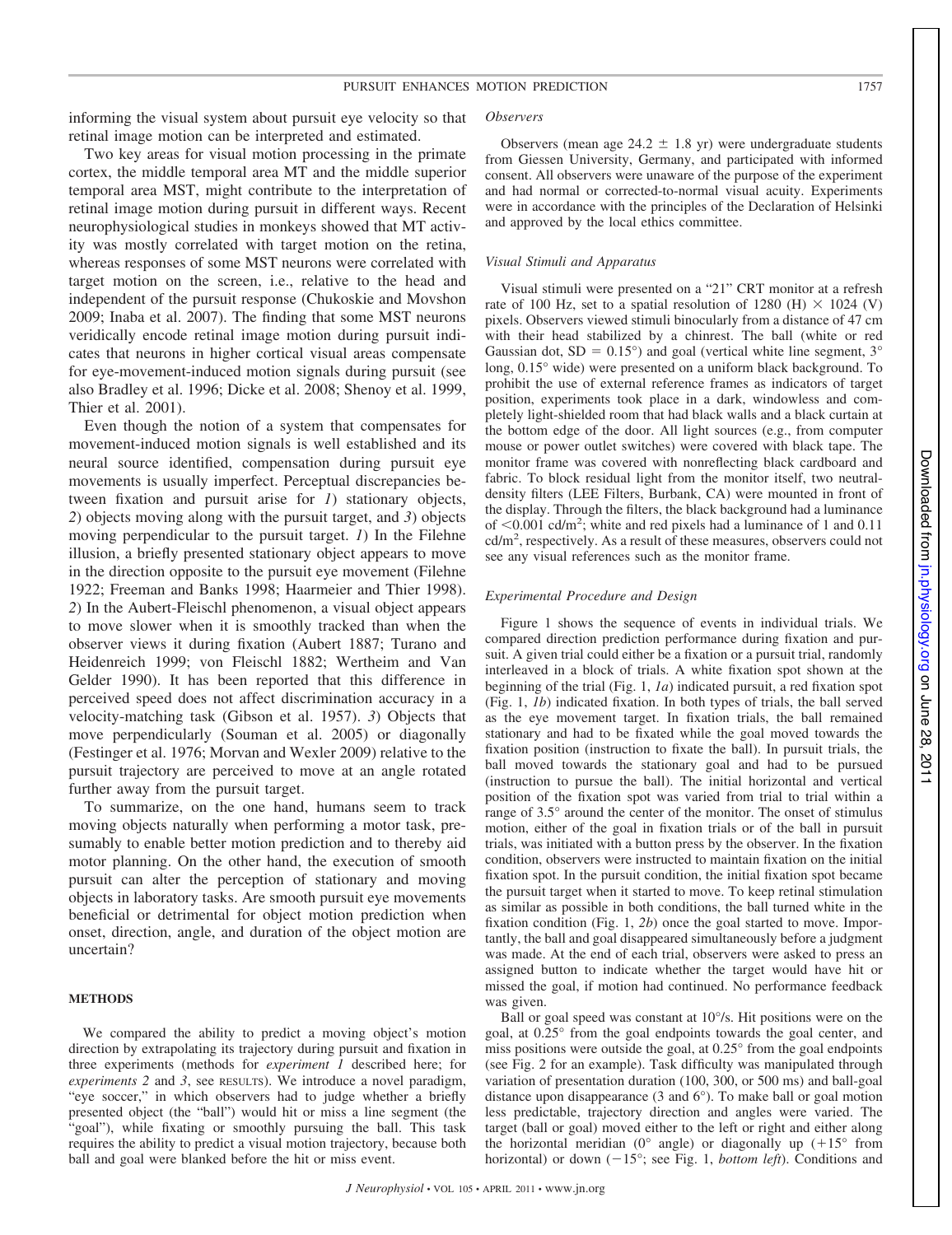

Fig. 1. Trial sequence for a "hit" trial in eye soccer. *1*: initial fixation and eye-tracker drift correction (*1a*: pursuit trial: ball white; *1b*: fixation trial: ball red). *2a*: pursuit: step-ramp motion of ball towards goal; *2b*: fixation: motion of goal towards stationary ball; both balls white. *3*: disappearance of ball and goal before ball reached goal; perceptual judgment. Possible ball or goal motion angles ( $0^{\circ}$  and  $\pm$  15°) are illustrated in *bottom left*.

movement direction and angles were randomly interleaved in each block of trials.

#### *Eye Movement Recordings and Analysis*

Eye position was monitored with a head-mounted, video-based eye tracker (EyeLink II; SR Research, Osgoode, Ontario, Canada) and sampled at 250 Hz. Eye velocity was obtained by digital differentiation of eye position signals over time and filtered using a low-pass, second-order Butterworth filter with a cutoff at 40 Hz. Horizontal and vertical saccades were removed from the unfiltered traces and replaced by linear interpolation between saccade onset and offset. Saccade onset and offset detection was based on the third derivative of eye position over time (jerk), obtained by differentiating unfiltered eye acceleration. Four consecutive samples had to exceed a fixed criterion of  $95,000^{\circ}/s^3$  to be counted as saccade samples. Pursuit onset was detected using a piecewise linear fit to the filtered velocity trace.



Fig. 2. Representative "hit" trial from one observer in *experiment 1*. 2-D eye position (black) and ball position (red) relative to goal position (vertical black line). Solid red line denotes the visible ball trajectory on the screen, and dashed red line denotes the extrapolated ball position between ball offset and ball end position if the ball had hit the goal. The solid blue line denotes the regression fit to eye position, and the dashed blue line denotes the extrapolated eye position.

All traces were visually inspected, and traces with eye blinks or undetected saccades or pursuit onsets were excluded from analysis  $(\sim 0.2\%$  of all trials in any experiment).

To make sure that pursuit was elicited in pursuit trials and that fixation was maintained in fixation trials, we included pursuit trials in further analyses only if *1*) a pursuit onset was found and *2*) the mean 2-D position error in the interval between eye movement onset and 300 ms after onset was  $\langle 2^{\circ}$ . Similarly, fixation trials were only included if *1*) no pursuit onset was found, and *2*) the eye remained within a 2° circle of initial fixation position. Based on these criteria, 581 (10.1%) out of a total of 5,760 trials were excluded in *experiment 1*, resulting in 5,179 remaining trials for analysis.

We calculated retinal slip in pursuit and fixation trials. For pursuit, retinal slip was defined as the difference in velocity between the ball (10°/s) and the eye from ball motion onset to offset. For fixation, retinal slip was the velocity difference between the ball (0°/s) and the eye from goal motion onset to offset or simply the mean eye velocity during this time interval. We also calculated pursuit steady-state gain during the closed-loop phase,  $200-400$  ms after pursuit onset, when the eye velocity can be expected to match the target velocity optimally.

# *Analysis of Perceptual and Pursuit Judgments*

Observers' perceptual performance was quantified using the sensitivity measure d prime (d'). Generally, perceptual responses can be classified into "hits" (in eye soccer: judgment "goal," target goal), "misses" (judgment "miss," target goal), "correct rejections" (judgment "miss," target missed), and "false alarms" (judgment "goal," target missed). The value of d' is an index of how well an event (a goal or a miss) can be detected. It is generally believed to be uncontaminated by response bias (such as responding "goal" more often as the number of goal trials increases). It is defined as

$$
d' = z(H) - z(F) \tag{1}
$$

where  $z(H)$  and  $z(F)$  are experimentally determined *z*-transformed hit and false alarm rates, respectively. We also report the proportion of correct (PC) trials as

$$
PC = (n_{Hits} + n_{CR})/n_{Total}
$$
 (2)

where  $n_{Hits}$  and  $n_{CR}$  refer to numbers of "hits" and "correct rejections," respectively. The PC is informative with regard to the source of potential differences between d' in different conditions: it can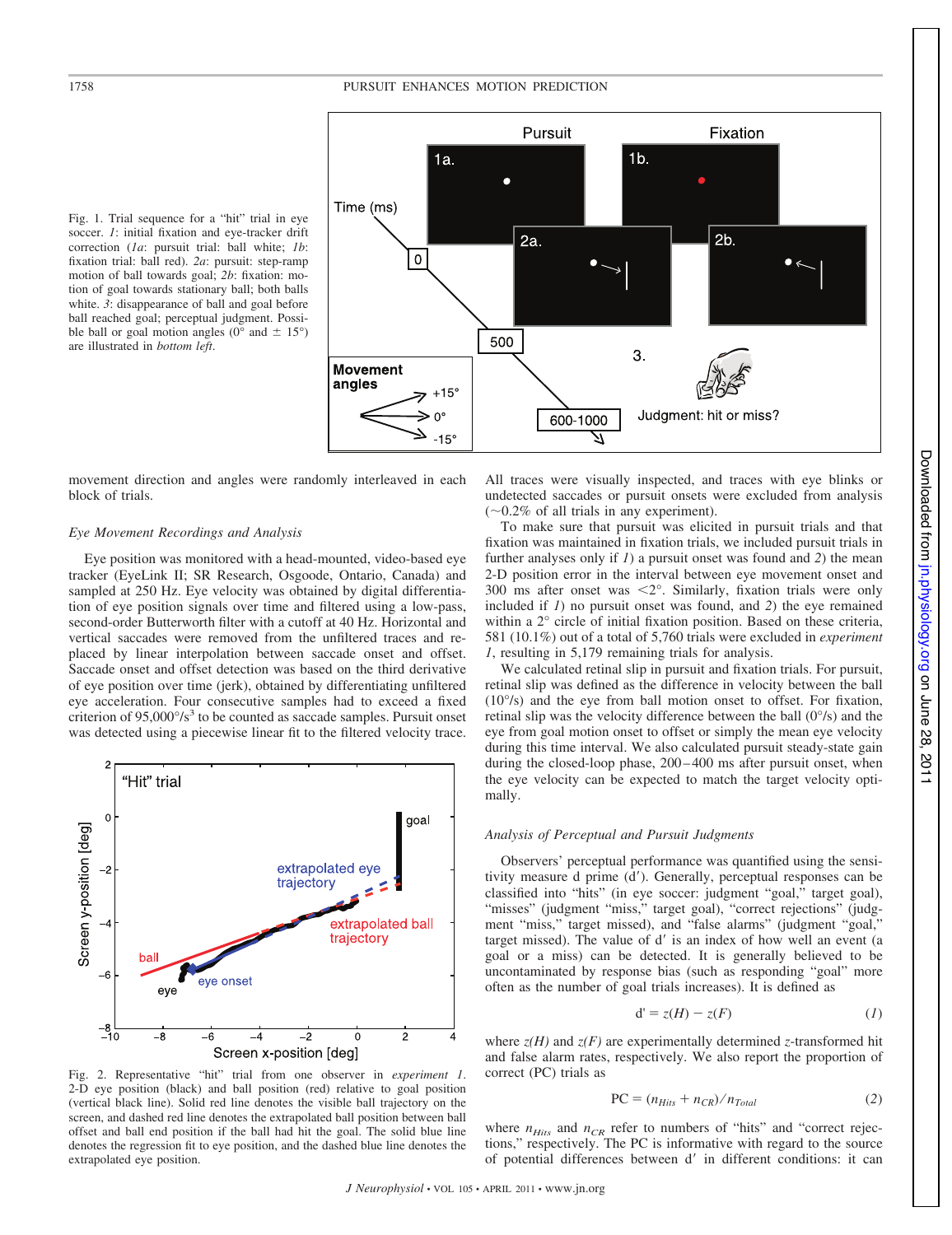reveal whether these are due to differences in hit rates (PC should parallel differences in d') or false alarm rates (PC should not reflect differences in d').

We further analyzed d' for pursuit responses: linear regression lines of 200 ms in length were fitted to the 2-D eye position traces in the time interval 100–450 ms after pursuit onset (Fig. 2). The regression windows were moved in 50-ms steps along the eye position trace and linearly extrapolated to obtain the intersection with the goal line segment, yielding four analysis intervals starting at 100, 150, 200, and 250 ms after pursuit onset. Based on the intersection point, the pursuit response was classified as hit, miss, correct rejection, or false alarm, and d' was calculated. For each analysis interval, we calculated the fraction of variance that was unexplaint ned as

$$
FVU = \frac{\sum_{i=1}^{N} (y_i - \hat{y}_i)^2}{\sum_{i=1}^{N} (y_i - \bar{y}_i)^2}
$$
 (3)

where  $i$  is a counting variable from 1 to the number of all regression points, *y* are observed values, *yˆ* are values predicted by the regression, and  $\overline{y}$  is the mean of observed values. The numerator indicates the sum of squared deviations of the regression from observed values; the denominator indicates the sum of squared deviations of the regression from the mean of observed values. Note that fraction of variance that is unexplained (FVU) corresponds to  $1-R^2$  and ranges from 0 (perfect fit) to 1 (fit only explains mean across all time intervals).

To analyze the agreement between perceptual judgments and pursuit responses, we calculated the proportion of trials with same judgments in perception and pursuit  $(P_{Same})$  and compared this to the proportion of same judgments that is to be expected if responses are random (see also Gegenfurtner and Franz 2007; Stone and Krauzlis 2003), defined as

Exp. 1

A

$$
P_{\text{Change}} = P_{\text{Prec}} * P_{\text{Purs}} + [(1 - P_{\text{Perc}}) * (1 - P_{\text{Purs}})] \tag{4}
$$

В

Exp. 2

$$
4 \text{ m} \cdot \text{m} \cdot \text{m} \cdot \text{m}
$$
\nand by the regression, defi-

**RESULTS**

## *Experiment 1*

*Perceptual motion prediction is better during pursuit than during fixation.* In *experiment 1*, we compared motion prediction during pursuit and fixation and varied presentation duration and ball-goal distance in five observers. Pursuit improved motion prediction: Observers were better in predicting the direction of a moving ball when they tracked it with their eyes (i.e., higher d= values in Fig. 3*A* and higher proportion correct in Fig. 3*C*) than when they fixated the ball while the goal was approaching it.

We compared perceptual performance  $(d')$  during pursuit and fixation using three-way repeated-measures ANOVA with factors eye condition, duration, and distance. Three main effects were obtained. Perceptual performance was better during pursuit than during fixation under all experimental conditions  $[F(1,4) = 8.0, P = 0.048;$  compare black symbols for pursuit with red symbols for fixation in Fig. 3, *A* and *C*]. As expected, performance increased with presentation duration  $[F(2,8) = 9.4, P = 0.01]$ . Performance was also higher when the distance between ball and goal was smaller  $[F(1,4) = 24.5]$ ,  $P = 0.01$ ; compare circles for small distance to squares for large distance in Fig. 3*A*]. There were no significant interactions. The main effects of eye condition and duration were reflected in the percentage of correct responses (Fig. 3*C*); the effect of distance was not. This finding indicates that the overall difference in d' between fixation and pursuit and the effect of presentation duration was mostly due to the proportion of correct trials, whereas the effect of distance was



Fig. 3. Comparison of perceptual results (d' and PC) between pursuit (black solid symbols and lines) and fixation (red open symbols and dashed lines) for 2 ball-goal distances and 3 presentation durations. *A* and *C*: results for *experiment 1*; fixation on ball with goal moving in fixation condition (5 observers). *B* and *D*: *experiment 2*; fixation on goal with ball moving in fixation condition (4 observers). Pursuit conditions were identical in *experiments 1 and 2*. *C* and *D*: proportion correct. Data are means  $\pm$  SE.

Pur  $3<sup>o</sup>$ ۰  $Fix 3^{\circ}$  $2.5$ Pur<sub>6</sub> Fix 6 d prime  $0.5$ 100  $\overline{300}$ 500  $\frac{1}{100}$  $300$ 500 C D  $0.9$ Proportion correct  $0.8$  $0.7$  $0.6$  $0.5$ 100 300 500 100 300 **500** Presentation duration [ms] Presentation duration [ms]

*J Neurophysiol* • VOL 105 • APRIL 2011 • www.jn.org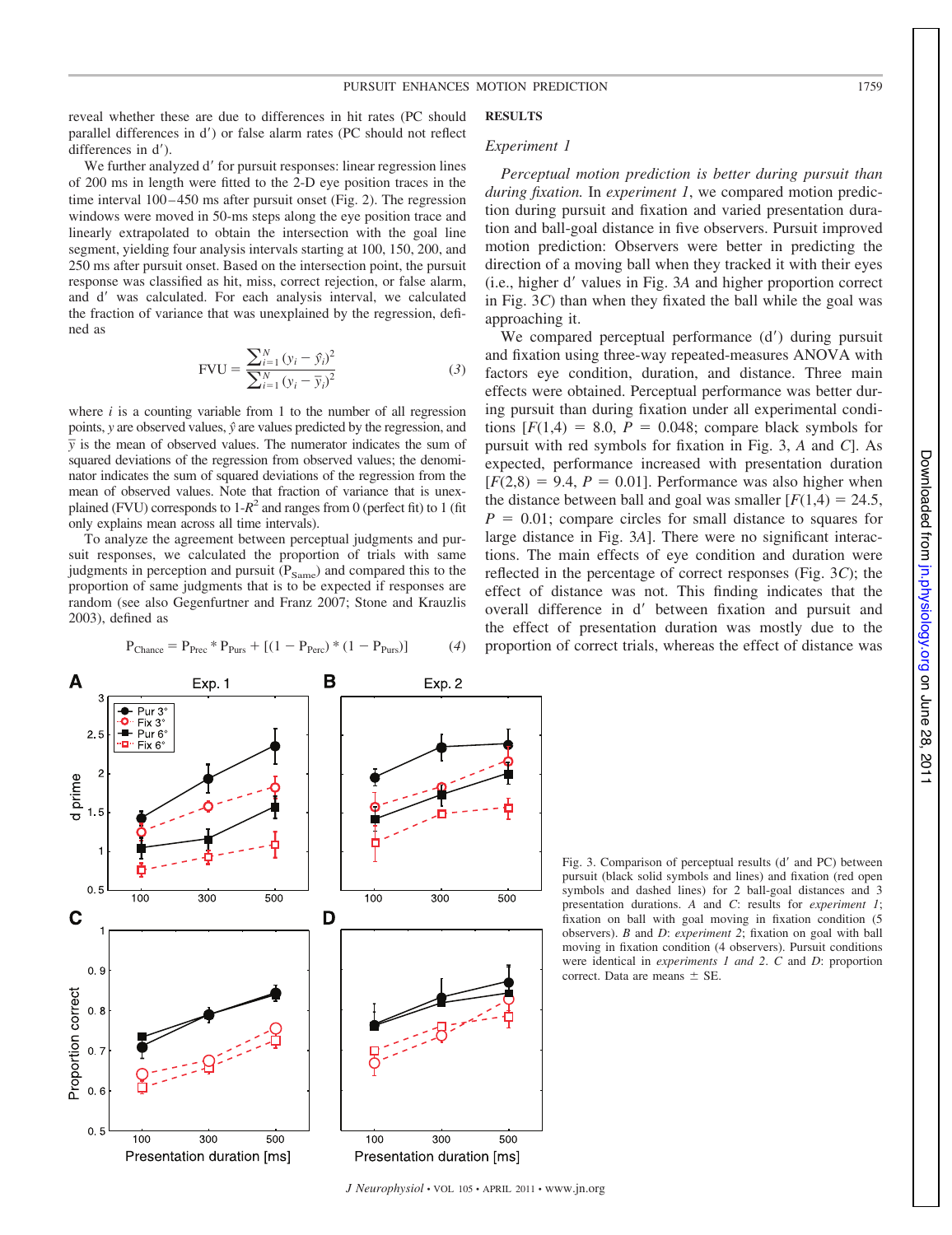due to the false-alarm rate (higher in trials with larger distance).

*Effect of motion angle.* The results presented so far were averaged across motion directions (left, right) and angles  $(0^{\circ}, \pm 15^{\circ})$ . Overall perceptual performance  $(d')$  was not significantly affected by motion direction  $[F(1,4) = 0.25, P =$ 0.64] but depended significantly on motion angle  $[F(2,8) =$ 7.49,  $P = 0.01$ ] with better overall performance in conditions with horizontal (0°; right:  $M = 1.79 \pm 0.63$ , left: 2.18  $\pm$  0.81) than with nonhorizontal, diagonal motion angle ( $\pm 15^{\circ}$ ; right up:  $M = 1.21 \pm 0.24$ , right down: 1.16  $\pm$  0.26, left up: 1.17  $\pm$ 0.17, left down: 1.19  $\pm$  0.31). Differences between the two nonhorizontal motion angles were not significant, as indicated by Bonferroni-corrected post hoc *t*-tests [right up vs. right down:  $t(8) = 0.26$ ,  $P = 87$ ; left up vs. left down:  $t(8) = -0.09$ ,  $P = 0.95$ . The finding that overall performance was better along the horizontal axis than along nonhorizontal, diagonal axes reflects the well-known oblique effect (Ball and Sekuler 1982; Furmanski and Engel 2000). However, regardless of motion angle, we found the same three main effects as reported above: perceptual motion prediction was better in pursuit than in fixation trials [horizontal:  $F(1,4) = 14.9$ ,  $P = 0.02$ ; nonhorizontal:  $F(1,4) = 8.4$ ,  $P = 0.03$ ], better for short than for long distances [horizontal:  $F(1,4) = 49.2$ ,  $P = 0.002$ ; nonhorizontal:  $F(1,4) = 13.3$ ,  $P = 0.02$ , and better for longer than for shorter presentation durations [horizontal:  $F(2,8) = 9.6$ ,  $P =$ 0.008; nonhorizontal:  $F(2,8) = 7.3$ ,  $P = 0.02$ ]. For the following analyses, we averaged across motion directions and angles.

*Can we assume similarity of retinal motion signals during pursuit and fixation?* The rationale for a fixation condition in which the ball was stationary and the goal moved towards the ball was to ensure similarity between pursuit and fixation conditions in terms of retinal image motion with respect to both ball and goal. However, similarity can only be assumed under ideal circumstances, in which eye velocity gain during pursuit is 1 and eye velocity during fixation is 0. Usually, pursuit gain  $is < 1$  and fixation is not stable due to small eye movements such as microsaccades and drift. Figure 4 shows mean eye position and velocity traces relative to pursuit onset. Velocity gain was  $\leq 1$  and strongly depended on presentation duration (see also Table 1). Imprecise pursuit and fixation are only a concern here if they affect perceptual performance to an extent that they explain the performance difference between pursuit and fixation trials.

First, to assess the precision of pursuit and fixation, we analyzed retinal slip in pursuit and fixation trials (see METHODS), reported in Table 1. A lower retinal slip implies higher precision in pursuit and fixation and presumably also better motion perception. Retinal slip was lower during fixation than during pursuit  $[F(1,4) = 623.7, P < 0.0001]$ , indicating that our main result, better perceptual performance during pursuit than during fixation, is not due to inaccurate eye movements during fixation. In both pursuit and fixation trials, retinal slip was significantly affected by presentation duration and decreased with increasing duration [fixation:  $F(2,8) = 23.3$ ,  $P < 0.0001$ ; pursuit:  $F(2,8) = 117.9, P < 0.0001$ ]. In fixation trials, retinal slip did not vary significantly with distance  $[F(1,4) = 1.01]$ ,  $P = 0.373$ ] whereas pursuit quality improved with longer distance  $[F(1,4) = 36.3, P = 0.004]$ . It is known that stationary backgrounds reduce initial pursuit acceleration (Keller and Khan 1986) and steady-state gain (Collewijn and Tamminga 1984). The stationary goal line segment in "eye soccer" might have had a similar effect, particularly in the short-distance conditions.

We next asked whether eye movement precision could explain the observed performance difference in motion direction prediction between pursuit and fixation trials. In Fig. 5, we show a comparison between perceptual performance in trials with best (top 25%) and worst (bottom 25%) eye movement precision for fixation (Fig. 5*A*) and pursuit (Fig. 5*B*), respectively. Retinal slip in fixation trials was  $M = 1.6 \pm 0.25\%$ in trials with good fixation (Fig. 5*A*, solid red symbols) and  $M = 2.5 \pm 0.17\%$  (Fig. 5A, open red symbols) in trials with bad fixation; retinal slip in pursuit trials was  $M = 5.0 \pm 0.23^{\circ}/s$ in trials with good pursuit (Fig. 5*B*, solid black symbols) and  $M = 7.1 \pm 0.34\%$  (Fig. 5*B*, open black symbols) in trials with bad pursuit. Note that retinal slip in pursuit trials was calculated from stimulus onset to stimulus offset for comparison with fixation trials, and therefore included the latency and open-loop phases of pursuit during which eyetarget velocity matching is usually zero or low, respectively. For comparison, we also report pursuit steady-state gain calculated during the time interval 200 – 400 ms after pursuit onset (Table 1). Although steady-state gain was low  $(< 0.5)$ 

Fig. 4. Mean eye position (*A*) and velocity traces (*B*) relative to pursuit onset in *experiment 1* for five observers. Colors denote presentation durations. Vertical black dashed lines denote beginning and end of fitting intervals (see METHODS and Fig. 6).



*J Neurophysiol* • VOL 105 • APRIL 2011 • www.jn.org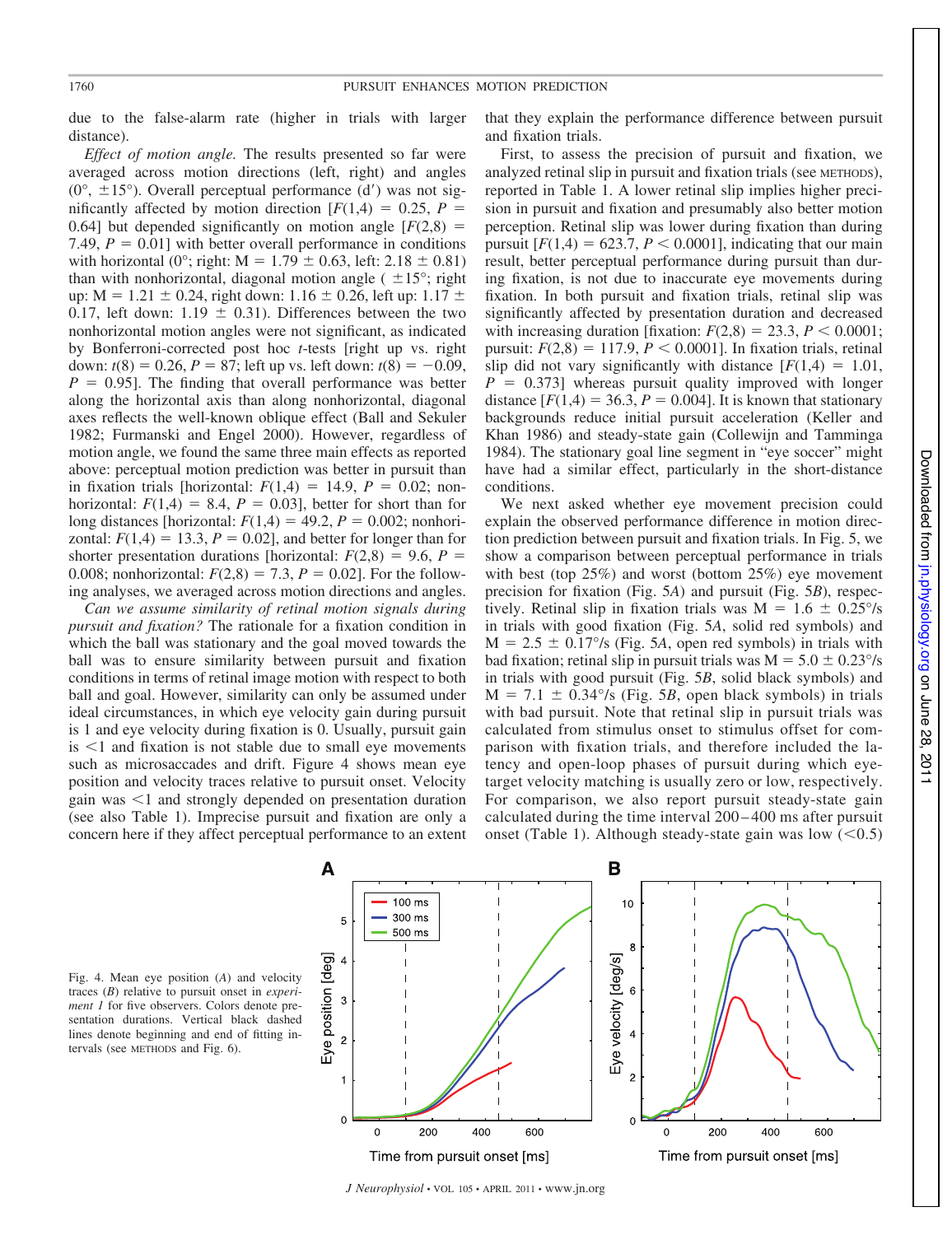#### PURSUIT ENHANCES MOTION PREDICTION 1761

| Condition            | Fixation Retinal Slip, $\frac{\delta}{s}$ |      | Pursuit Retinal Slip, <sup>o</sup> /s |           | Pursuit Gain |           |
|----------------------|-------------------------------------------|------|---------------------------------------|-----------|--------------|-----------|
|                      | М                                         | SD   | M                                     | <b>SD</b> | М            | <b>SD</b> |
| $3^{\circ}$ , 100 ms | 2.31                                      | 0.23 | 8.35                                  | 0.17      | 0.31         | 0.05      |
| $3^{\circ}$ , 300 ms | 2.09                                      | 0.24 | 7.03                                  | 0.35      | 0.62         | 0.11      |
| $3^{\circ}$ , 500 ms | 2.05                                      | 0.26 | 6.03                                  | 0.43      | 0.82         | 0.12      |
| $6^{\circ}$ , 100 ms | 2.36                                      | 0.23 | 7.99                                  | 0.31      | 0.47         | 0.11      |
| $6^{\circ}$ , 300 ms | 2.19                                      | 0.17 | 6.56                                  | 0.51      | 0.83         | 0.06      |
| $6^{\circ}$ , 500 ms | 2.06                                      | 0.16 | 5.59                                  | 0.29      | 0.94         | 0.04      |

Table 1. *Retinal slip in fixation and pursuit trials and pursuit steady-state gain for six conditions (distance and duration) in experiment 1*

for the short presentation duration, it increased with presentation duration to  $>0.9$  for the 500-ms presentation duration (see also Fig. 4). The high retinal slip for pursuit was therefore likely due to the long analysis interval as well as to the short presentation duration.

For both fixation and pursuit, perceptual performance increased with increasing eye movement precision. However, even with as close to optimal fixation as achieved by our observers, perceptual performance in those trials was generally worse than performance in trials with good pursuit (compare solid red symbols in Fig. 5*A* and solid black symbols in Fig. 5*B*). Moreover, performance in trials with good fixation was only as good as performance in trials with bad pursuit (compare solid red symbols in Fig. 5*A* to and open black symbols in Fig. 5*B*). It follows that imprecise fixation and pursuit compromised perceptual performance but could not explain the perceptual performance difference between pursuit and fixation trials. Moreover, the analysis of retinal slip also demonstrated that the retinal image was not the same in fixation and pursuit trials.

*Does better pursuit lead to better perceptual performance?* We next asked whether the perceptual performance difference between pursuit and fixation was reflected in the pursuit detection performance (pursuit d', METHODS). Does better pursuit lead to better perceptual performance? The analysis in Fig. 5 showed that perceptual performance was on average better in trials with high pursuit precision. To compare perceptual and pursuit performance more closely, we analyzed the temporal development of pursuit d' (METHODS; Fig. 2). Pursuit performance was generally higher for longer presentation durations (300 and 500 ms) than for the short one and increased over time (Fig. 6, *A* and *B*). When the stimuli were presented for only 100 ms, pursuit performance decreased to chance level for

the fourth fitting interval. This finding is not unexpected. In line with Barnes and Collins (2008), we found that a sampling period of 100 ms was sufficient to produce a reliable smooth pursuit response in a substantial number of all trials with pursuit instruction (73%) but still in fewer trials than for longer presentation durations (300 ms: 91%, 500 ms: 93%). The decrease in pursuit performance at the shortest presentation duration during the last analysis interval might also reflect the small amount of pursuit executed when targets disappeared before the onset of pursuit (pursuit latency:  $M = 150.8$ , SD = 2.2; interestingly, latency was similar for longer presentation durations, 300 ms:  $M = 150.2 \pm 4.1$ , 500 ms:  $M = 149.9 \pm 149.9$ 4.2), and when the analysis interval started at  $\sim$ 350 ms ( $\sim$ 150 ms latency  $+200$  ms until start of analysis interval) after the targets disappeared. Moreover, in the 100-ms condition, pursuit gain started to decrease rapidly at  $\sim$ 180 ms after pursuit onset (see Fig. 4), affecting the third (200 – 400 ms) and fourth (250 – 450 ms) fitting interval. The FVU by the individual regressions was  $\leq 0.43$  for all conditions and analysis intervals, indicating good fits. In correspondence with data in Fig. 6, the FVU was higher for the shortest presentation duration  $(M =$  $0.39 \pm 0.11$  and  $0.34 \pm 0.08$  for short and long distance, respectively) than for the 300-ms ( $M = 0.29 \pm 0.06$  and  $0.25 \pm 0.06$ ) or the 500-ms conditions (M = 0.26  $\pm$  0.06 and  $0.24 \pm 0.05$ .

Pursuit d' in Fig. 6, *A* and *B*, represents the motion information that is available to the perceptual system for direction prediction from the pursuit eye movements alone. Is this information, when combined with the pure perceptual information obtained in fixation trials (in Fig. 3*A*, open symbols), sufficient to account for the perceptual performance benefit in pursuit trials (compare open with filled symbols in Fig. 3*A*)? When averaged across time, pursuit d' is  $\sim 0.6$  for the two



Fig. 5. Comparison of perceptual d' between trials with good and bad eye movement precision in *experiment 1*. *A*: fixation trials; results under good fixation denoted by solid symbols and lines, and results under bad fixation denoted by open symbols and dashed lines. *B*: pursuit trials with same format as in *A*.

Downloaded from jn.physiology.org on June 28, Downloaded from [jn.physiology.org](http://jn.physiology.org/) on June 28, 2011

 $-2011$ 

*J Neurophysiol* • VOL 105 • APRIL 2011 • www.jn.org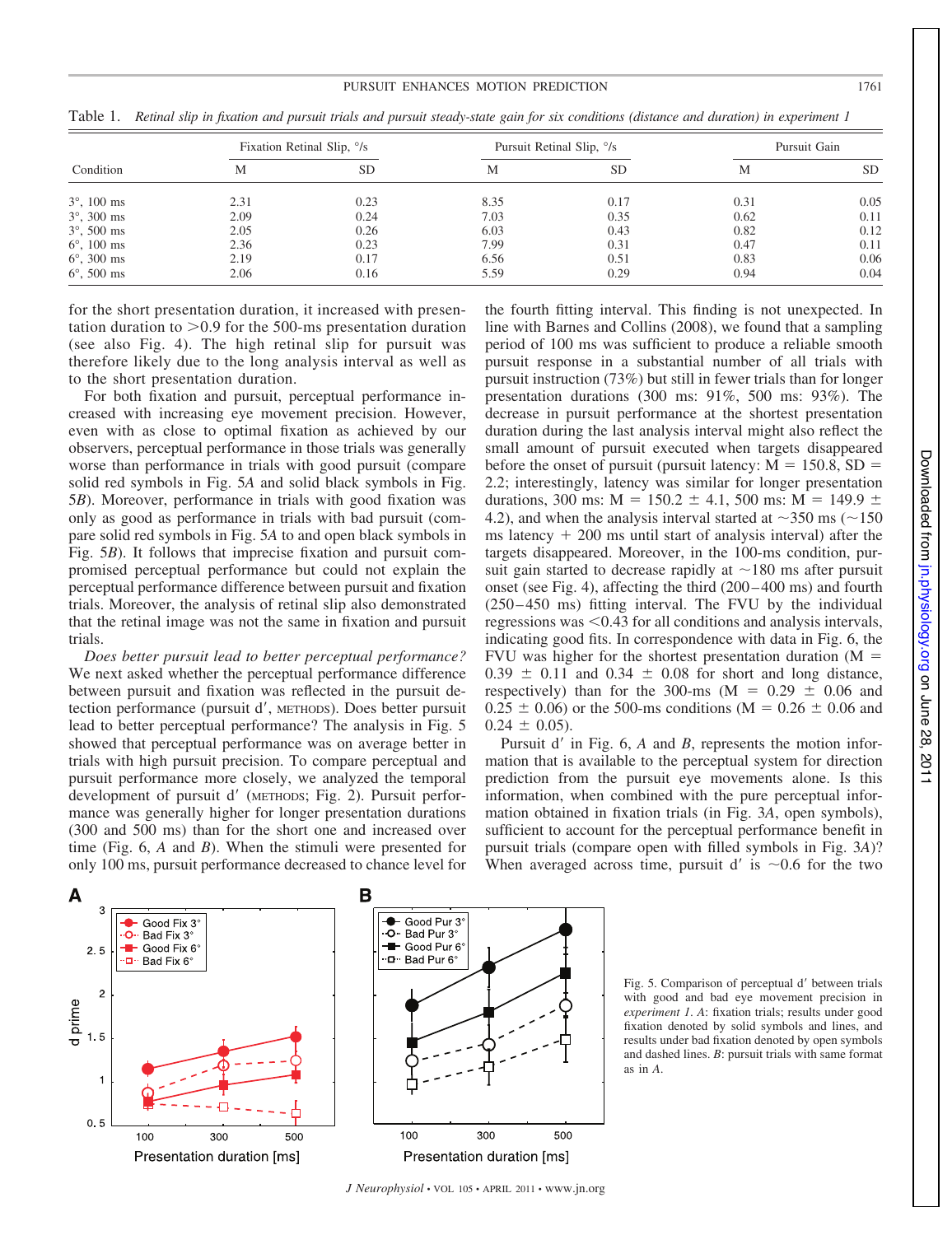# 1762 PURSUIT ENHANCES MOTION PREDICTION



Fig. 6. Eye movement performance (pursuit d') yielded from extrapolated eye movement direction in *experiment 1*. A: pursuit d' for short distance (3°) between ball and goal. Results are plotted for four 200-ms fitting intervals over a total time period from 100 to 450 ms after pursuit onset. Symbols denote presentation durations. Data are means  $\pm$  SE. *B*: pursuit d' for long distance (6°), same format as in *A*.

longer presentation durations (see Fig. 6). We assume that pure perceptual (fixation trials) and pursuit judgments (pursuit trials) are largely independent. When pursuit d' is added to pure perceptual d', the perceptual performance difference between pursuit and fixation can be fully accounted for, as this difference is always smaller than 0.6 (see Fig. 3*A*, data points for 300- and 500-ms duration).

Figure 7 shows results of a direct comparison between perceptual and pursuit performance for different time intervals after pursuit onset. We compared the probability that both judgments were the same  $(P_{Same})$  with the probability that both judgments followed a random response pattern  $(P_{\text{Change}})$  as defined in *equation 4*). This analysis was done across observers  $(n = 5)$  and conditions for pursuit trials only. Conditions include three presentation durations and two distances, as well as four hit/miss positions, resulting in 24 conditions. We had to separate the hit-/miss positions because hits and misses had the same probability and a combination of them would bias  $P_{Change}$  values to 50%. Data points that fall above the diagonal line represent agreement between perception and pursuit; points that fall on the line follow a random response pattern. Agreement between perception and pursuit increased over time from no agreement in the early interval (100 –300 ms; Fig. 7*A*) to good agreement in the latest interval  $(200 - 400 \text{ ms}; \text{Fig. 7C})$ . We compared mean  $P_{\text{Same}}$ and  $P_{Change}$  values per subject for all analysis intervals in a paired-samples *t*-test and obtained a significant difference for the last interval [Fig. 7C;  $t(4) = 3.3$ ,  $P = 0.01$ ] but not for the first two intervals (Fig. 7, *A* and *B*).

The increase in  $P_{Same}$  values over time reflects a well-known property of the pursuit response: eye-target velocity matching is usually not optimal during the pursuit initiation phase, which lasts up to  $\sim$ 150 ms after pursuit onset (Lisberger et al. 1987; Osborne et al. 2007). For a relatively arbitrary early pursuit response with respect to velocity matching, the agreement between perception and pursuit can only be at chance level but will increase as the fitting interval moves into the pursuit maintenance phase, where velocity matching is often close to perfect.

Generally, the finding that perceptual performance was reflected in the steady-state pursuit response has implications for the mechanism underlying the enhancement of motion prediction through pursuit. The better the pursuit (i.e., the closer its velocity matches target velocity), the more precise an internally generated motion signal (e.g., efference copy), which could potentially be used to improve perception (see DISCUSSION).



Fig. 7. Agreement between perceptual and pursuit responses across observers and conditions in *experiment 1* plotted for different time intervals after pursuit onset. *A*: fitting interval 100–300 ms after pursuit onset. *B*: interval 150–350 ms. *C*: interval 200–400 ms. Red cross marks mean values of judgments that were the same  $(P_{Same})$  and judgments that followed a random response pattern  $(P_{Change})$  across conditions. Diagonal dashed line marks boundary between agreement (points falling above the line) and chance performance (points falling below the line).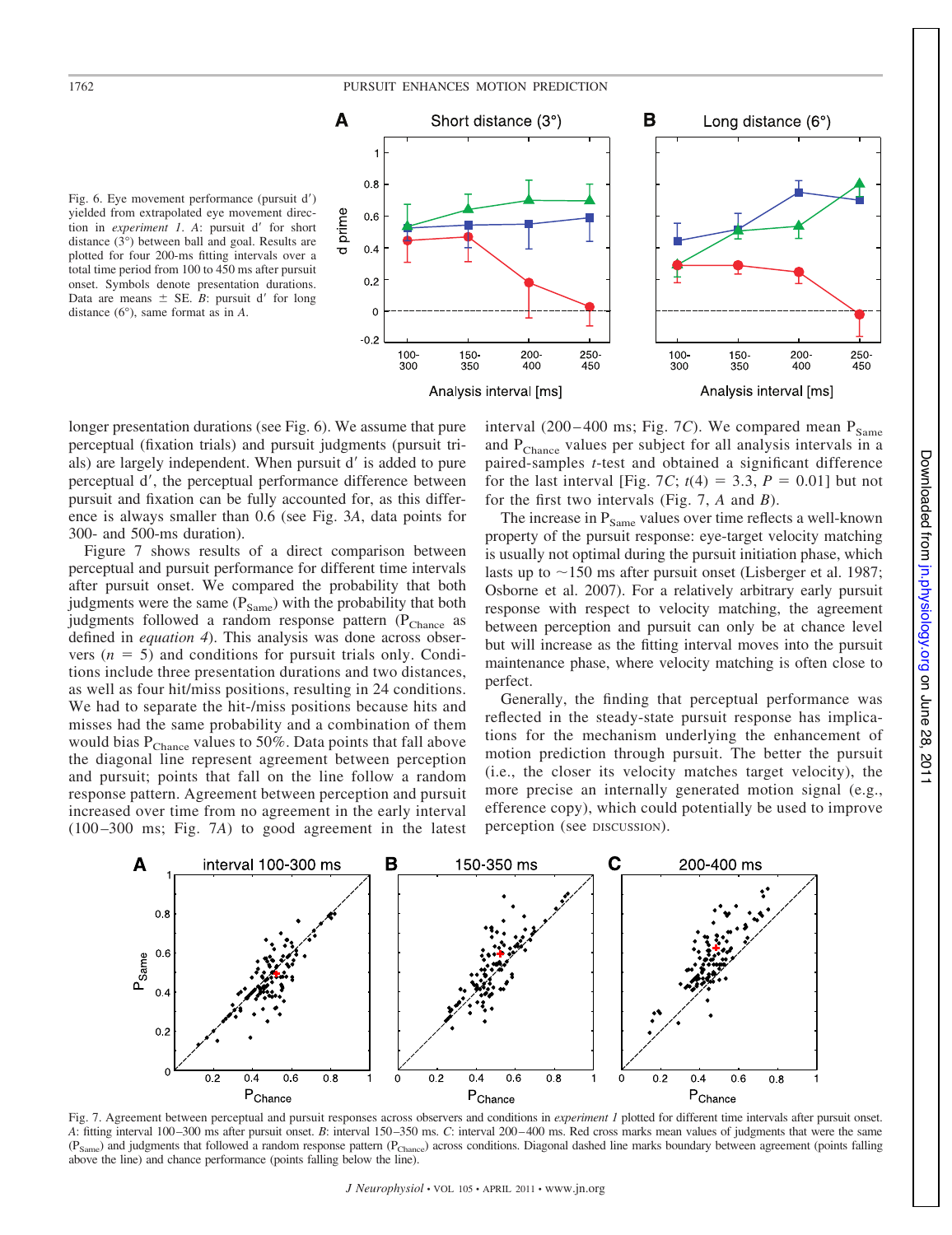# *Experiment 2: Pursuit Enhances Motion Prediction Irrespective of Retinal Image Motion*

In *experiment 1*, retinal motion information in pursuit and fixation conditions was similar. Observers were asked to fixate a stationary ball while the goal was moving towards it, and ball and goal were blanked simultaneously. However, in a more realistic situation observers might fixate on the goal, the "center of action," instead. In *experiment 2*, we tested whether results depended on fixation location by having four observers to fixate on a fixation spot in the goal center ("fixate the goal") while the ball was moving towards the goal. The pursuit condition was the same as in *experiment 1* ("pursue the ball"). All other conditions were identical to *experiment 1*. Based on the criteria for eye movement quality (see METHODS), we excluded 166 (5.4%) out of a total of 3,072 trials. As in *experiment 1*, overall perceptual performance was better for horizontal ( $M = 2.12 \pm 0.92$ ) than for nonhorizontal motion angles  $(M = 1.41 \pm 0.24)$ , but not significantly  $[F(1,3) = 3.7, P =$ 0.15]. Regardless of motion angle, results (Fig. 3*B*) show that, in line with our previous findings, perceptual performance  $(d')$ was better in pursuit than in fixation trials  $[F(1,3) = 17.3, P =$ 0.03], better for short than for long distances  $[F(1,3) = 18.0,$  $P = 0.02$ , and better for longer than for shorter presentation durations  $[F(2,6) = 20.3, P = 0.002]$ . There were no significant interactions. To test if fixation performance differed in *experiments 1* and *2* we calculated a three-way repeatedmeasures ANOVA with within-subject factors duration and distance and experiment as between-subject factor. Performance was better for short distances  $[F(1,7) = 26.01]$ ,  $P = 0.001$ ] and for long presentation durations  $[F(2,14) =$ 6.04,  $P = 0.01$ ]. There was no significant difference in performance between *experiments 1* and 2  $[F(1,7) = 2.75, P = 0.14]$ and no significant interactions.

As in *experiment 1*, only the main effects of eye condition and duration were reflected in the proportion of correct responses (Fig. 3*D*). Findings in *experiment 2* indicate that pursuit improves perceptual performance irrespective of the fixation position in the visual field, i.e., the corresponding retinal motion information.

# *Experiment 3: Motion Prediction During Pursuit and Fixation Is Independent of Trajectory Length*

Presentation duration and trajectory length were covaried in *experiments 1* and *2*. The relative importance of spatial and temporal information for the present task is therefore unclear. It has been shown previously (Whitaker et al. 2008) that thresholds for discriminating angular deviations in moving objects depend on presentation duration only and not on path length. This study used a different task, observers had to discriminate direction changes in moving objects, and did not take eye movements into account. In *experiment 3*, we manipulated the duration of the motion path by varying stimulus speed, while keeping trajectory length constant. To travel the same distance, a stimulus with short presentation duration moved faster, and a stimulus with long presentation duration moved more slowly. As in *experiments 1* and *2*, presentation durations were 100, 300, and 500 ms. The distance between ball and goal was constant at 6°, and trajectory length was 1, 3, or 5°. Accordingly, stimulus speeds varied between 2–30°/s, depending on presentation duration and trajectory length. Seven observers

participated. Results are based on a total of 10,945 trials (1,367 or 11.1% out of 12,312 trials were excluded).

As in *experiment 1*, overall perceptual performance was significantly better for horizontal ( $M = 1.34 \pm 0.51$ ) than for nonhorizontal motion angles  $[M = 0.65 \pm 0.23; F(1,3) = 16.7,$  $P = 0.007$ ]. However, main effects did not depend on motion angles: We replicated the performance benefit for pursuit regardless of motion angle and showed a significant difference in motion prediction performance  $(d')$  between pursuit and fixation trials  $[F(1,6) = 7.9, P = 0.03]$ . As in *experiments 1* and *2*, regardless of motion angle, perceptual performance, reflected both in d' (Fig. 8, *A–C*) and proportion correct (Fig. 8, *D–F*), increased with increasing presentation duration  $[F(2,12) = 17.7]$ ,  $P = 0.0003$ . However, motion prediction did not depend on trajectory length  $[F(2,12) = 3.2, P = 0.08]$ , although Fig. 8 indicates a trend for performance in pursuit trials with longer presentation duration to increase with increasing trajectory length. None of the tested interactions were significant. These results imply that the ability to predict where a moving object is going depends more on temporal (the time to reach a decision) than spatial parameters (the distance traveled), at least for the spatiotemporal conditions tested here.

## **DISCUSSION**

The present study provides direct evidence for a beneficial effect of smooth pursuit eye movements on the perception of motion direction. In three experiments, we showed that the prediction of a moving target's trajectory was better during pursuit than during fixation. This effect was independent of the retinal motion signal: pursuit produced better perceptual performance than fixation when retinal stimulation was similar (*experiment 1*) and when it was different (*experiment 2*). Further, the effect scaled with presentation duration and distance between ball and goal, but not with trajectory length (*experiment 3*), indicating the importance of temporal rather than spatial aspects of target motion.

## *Contribution of Internal and External Motion Signals to the Performance Benefit during Pursuit*

What is the reason for the performance benefit during pursuit? In "eye soccer," the observers' task was to estimate the physical motion direction of the ball and the goal in two different situations, during fixation and during pursuit. In both cases, the physical motion of the targets at any instant of time, relative to the head/body (e.g., quantified in degrees per second), is simply

$$
M_B = R_B + E \text{ (for the ball)} \tag{5}
$$

$$
M_G = R_G + E \text{ (for the goal)} \tag{6}
$$

where  $R_B$  and  $R_G$  are the retinal velocities of the ball and goal, with  $(R_B<sub>B</sub>$ hat) and  $(R_G<sub>B</sub>$ hat) being their estimates, respectively. E is the velocity of the eye and E\_hat its estimate. Note that estimates are imprecise and include random and nonrandom errors (i.e., noise and bias, respectively). The motion processing system in the brain has to estimate  $M_B$  and  $M_G$  from these noisy sources. During fixation, the eyes are more or less stationary; during pursuit, both eyes smoothly rotate in their orbits. In both cases, the motion estimate is based on a combination of retinal and extraretinal velocity estimates, but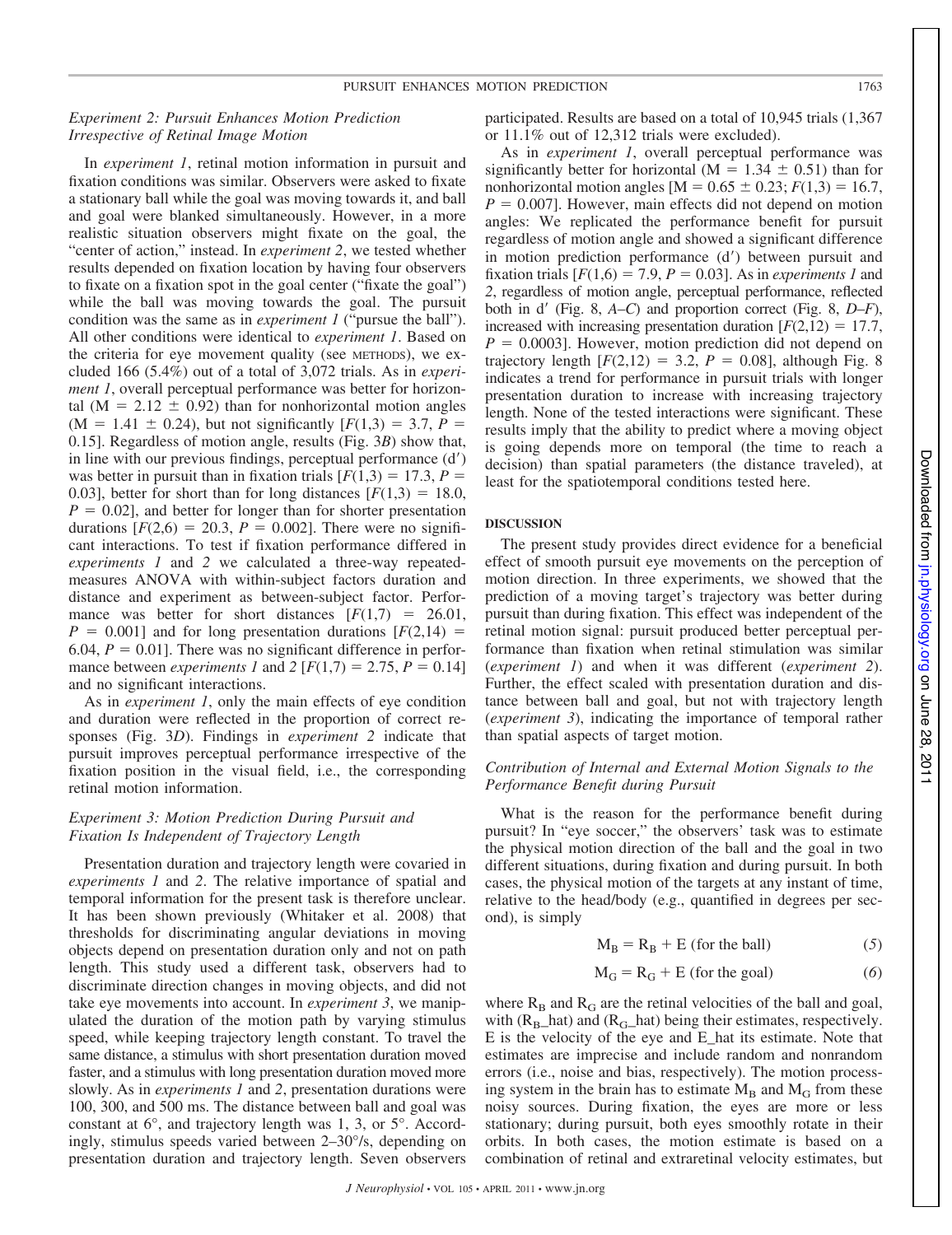

Presentation duration (ms)

Fig. 8. Comparison of perceptual performance (d' and PC) between pursuit (black) and fixation trials (white) in seven observers. *A*: trajectory length 1°. *B*:  $3^{\circ}$ . *C*:  $5^{\circ}$ .*D–F*: proportion correct. Data are means  $\pm$  SE.

the values assigned to these estimates differ (see Table 2). Recall that we tested two different fixation conditions, one in which observers were instructed to fixate on a stationary ball while the goal moved towards the ball (*experiment 1*), and another in which observers were instructed to fixate on a stationary goal while the ball moved towards the goal (*experiment 2*). In both experiments, we found a performance benefit during pursuit, although retinal velocity estimates of ball and goal were similar during pursuit and fixation in *experiment 1* and different in *experiment 2*. During both pursuit and fixation,  $R_{\text{B}}$  hat and  $R_{\text{G}}$  hat have to be estimated from the retinal slip. Our data show that performance during pursuit and fixation was better if retinal slip was lower (Fig. 5) and that retinal slip was higher during pursuit than during fixation (Table 1). It is therefore unlikely that differences in the estimation of R were responsible for the performance difference between pursuit and fixation.

Table 2. *Value assumptions for estimates of retinal ball and goal velocity signals and extraretinal velocity signals during pursuit and fixation in experiments 1 and 2*

|                                  | E hat         | $R_{\rm B}$ hat | $R_{\rm G}$ _hat |
|----------------------------------|---------------|-----------------|------------------|
| Pursuit                          | Nonzero value | Approx. 0       | Nonzero value    |
| Fixation ( <i>experiment 1</i> ) | Approx. 0     | Approx. 0       | Nonzero value    |
| Fixation ( <i>experiment 2</i> ) | Approx. 0     | Nonzero value   | Approx. 0        |

E\_hat, estimate of eye velocity;  $R_B$ \_hat and  $R_G$ \_hat, estimates of the retinal velocities of the ball and goal, respectively.

How could the estimation of E contribute to the performance benefit in pursuit? E can be estimated from three different signals: *1*) a retinal signal from physically stationary objects; *2*) an afferent, proprioceptive signal from the eye muscles (Sherrington 1918); and *3*) an "efference copy" or "corollary discharge" of the oculomotor command (von Helmholtz 1910/ 1962). Afferent and efferent signals are used by the motor system for calibration and online control of eye movements [for a review, see Sommer and Wurtz (2008)], and they can also inform perception (e.g., Gauthier et al. 1990; Stark and Bridgeman 1983). We hypothesize that E\_hat may be computed from different sources during pursuit and fixation and that this difference might account for the performance difference. Whereas pursuit eye velocity may be compensated by extraretinal signals, for instance, to reduce perceived motion smear (Tong et al. 2008), velocity compensation during fixational eye movements seems to rely on retinal signals alone (Poletti et al. 2010). Our paradigm contained no visual references aside from the ball and the goal, presumably making a possible retinal-motion-based estimation of E during fixation imprecise. In addition, pursuit might recruit more attentional resources than fixation, resulting in better motion perception during pursuit. It is well documented that visual spatial attention is closely linked to the pursuit target [e.g., Lovejoy et al. (2009)] but can, at the same time, be flexibly allocated to other locations (Heinen et al. 2011). In "eye soccer," this might result in perceptual performance benefits with regard to both ball and goal location.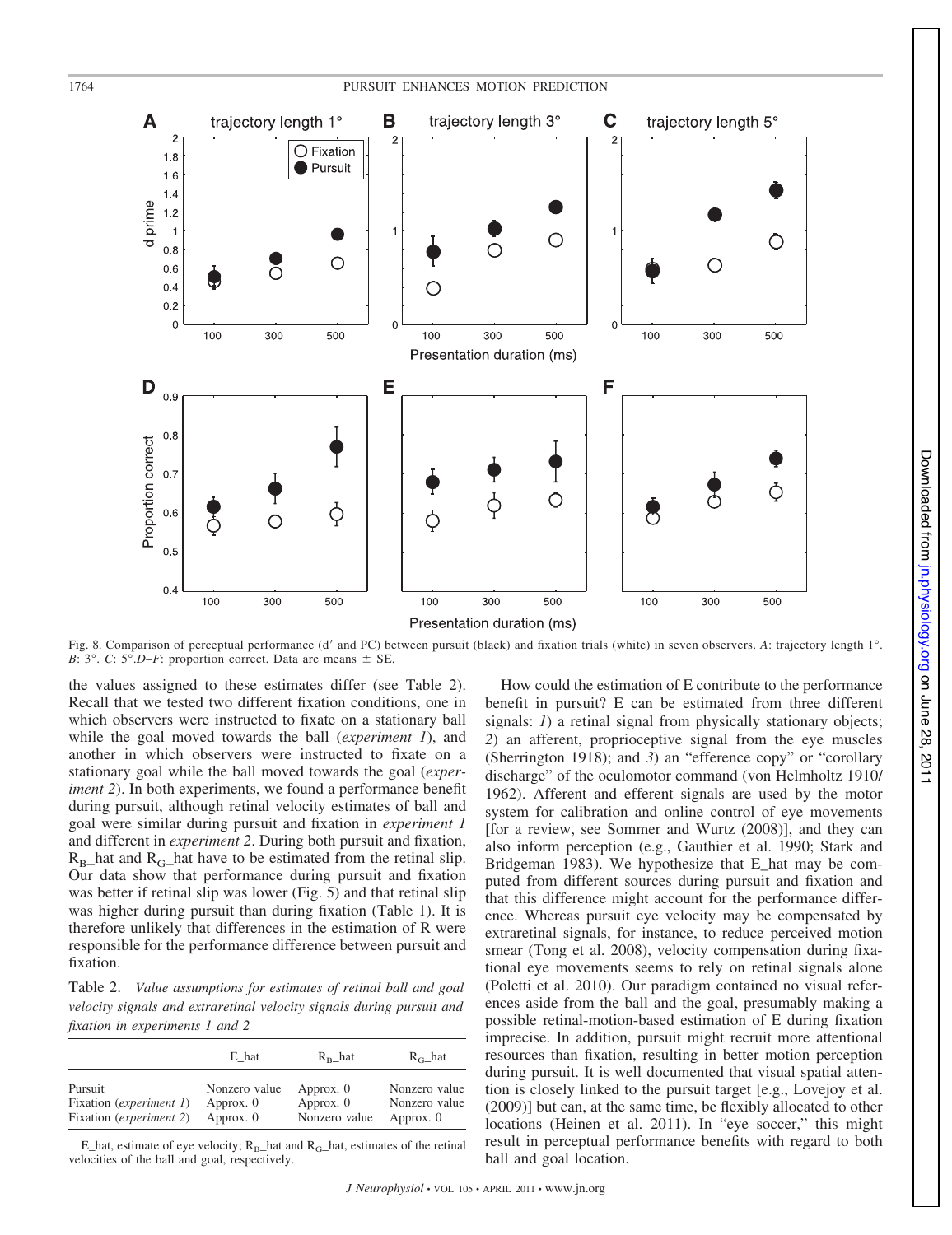# *Neurophysiological Basis for Motion Prediction During Pursuit*

Our data indicate that the perceptual system might use an eye-motion signal, generated internally by the oculomotor system, to derive a better prediction of motion direction during pursuit than during fixation. Where do these signals originate? Generally, internal signals are either used to enable *1*) better motor performance, i.e., more accurate eye movements, or, as in our study; and *2*) better perceptual judgments.

*1*) Internal motion signals can be used for the execution of pursuit itself. Ongoing pursuit can be reasonably well maintained at a lower gain in the absence of a visual target. The predictive pursuit, predictive maintenance, and predictive recovery have been studied in experimental paradigms in which a moving target was transiently occluded (Becker and Fuchs 1985; Bennett and Barnes 2003–2006; Boman and Hotson 1992; Mrotek and Soechting 2007b; Orban de Xivry et al. 2006). It seems to rely on a combination of reflexive and voluntary control mechanisms. An eye-velocity memory that is continuously updated by efference-copy signals could be responsible for the maintenance of pursuit during an occlusion, while predictive recovery and scaling to the reappearing target's velocity changes have to be under voluntary control through extraretinal signals (Barnes and Asselman 1991; Bennett and Barnes 2004, 2006).

Neurophysiological studies on predictive pursuit show that these responses are mediated by activity in the supplementary eye field (SEF), a region in the dorsomedial frontal cortex (de Hemptinne et al. 2007, 2008; Heinen and Liu 1997; Missal and Heinen 2004). Heinen and colleagues (Kim et al. 2005) developed a paradigm to test the temporal dynamics of SEF activity related to cognitive expectations about target motion. In "ocular baseball," monkeys had to make or withhold a pursuit eye movement to a moving target, based on a simple rule. While fixating in the center of a "strike zone," the monkey had to determine whether a target moving towards the strike zone would hit it (strike trials), in which case the target had to be tracked, or miss it (ball trials), in which case fixation had to be maintained. Recordings in the SEF during the task revealed two types of neurons, reflecting target motion prediction and movement execution.

*2*) Internal motion signals can also affect perceptual judgments. Studies on predictive pursuit are mostly about prediction of more or less constant stimulus motion across several trials and the effect of predictive motion signals on pursuit characteristics. In contrast, our study is concerned with the extrapolation of stimulus motion within one trial and the effect of pursuit on perception. A recent study suggests that SEF neurons might not only be involved in target motion prediction for pursuit but also for perception (Shichinohe et al. 2009). This premotor area might therefore be a possible source of the related internal motion signal in the current study.

## *What Does Perception "Know" About Pursuit?*

Some previous studies have demonstrated that concurrent eye or hand tracking can benefit perception but did not directly compare perception and pursuit. Wexler and Klam (2001) showed that a moving object appears to be positioned further back along its trajectory during pursuit than during fixation. However, if observers were actively moving the target with their hand, engaging in pursuit led to a more veridical position estimate. Unfortunately, the authors measured eye movements in separate, reduced versions of the main experiments and did not directly compare pursuit and perceptual performance. Following a similar logic but using manual instead of eye tracking, Tanaka et al. (2009) found that target displacement estimation during an occlusion period was more precise during manual tracking than during passive viewing. Eye movements were not measured in this study.

With regard to other perceptual tasks, many studies have indicated that the direction or speed of either the pursuit target or a secondary target can be altered by pursuit, relative to the physical motion of the target or to how the target appears to move during fixation. Most of these studies dealt with motion speed (Aubert 1887; Filehne 1922; Freeman and Banks 1998; Haarmeier and Thier 1998; von Fleischl 1882; Wertheim and Van Gelder 1990). The few studies on motion direction found that the direction of a secondary target was misperceived during pursuit, presumably because the eye speed was underestimated (Festinger et al. 1976; Morvan and Wexler 2009; Souman et al. 2005). However, an underestimation of eye speed will not affect the perceived direction of the eye movement target and is therefore unlikely to affect performance in our task. For the perceived direction of the pursuit target, Krukowski et al. (2003) found no difference between pursuit and fixation in a perceptual direction discrimination task. Direction thresholds were similar during fixation and pursuit, and perceptual performance was not related to pursuit gain. These findings are difficult to compare to ours, as these authors used a memory task with two intervals in which a visual motion signal had to be compared with an internal reference. Such a memory task presumably involves more processing stages and may be more difficult than our motion prediction task so that a possible pursuit benefit might have been masked.

We finally note that "eye soccer" is a laboratory experiment and not a computer animation of soccer; it does therefore not reflect the complexity of a real-world soccer game. In realworld soccer, more aspects of a ball's trajectory are uncertain than can be controlled in a reduced-cue environment, and players do not see the ball from a bird's eye perspective. Still, our findings might be relevant to situations where a sporting event (like a soccer match) is evaluated off the field (e.g., to analyze individual players' performance or to train soccer referees). While our findings might not have direct implications with regard to motor performance in soccer, they are relevant for the understanding of the effect of pursuit on perceptual performance, prerequisite for the development of experiments involving more natural stimuli (Rust and Movshon 2005).

## *Conclusion*

Our results have two main theoretical implications: First, they show that the mere execution of a motor behavior can lead to a more precise estimate of motion direction than if it was based on retinal input alone. Second, it might be one of the main benefits of pursuit eye movements to provide information about a target's motion trajectory. The enhancement of spatial visual acuity is often mentioned as the main purpose of eye movements. Here, we show that in addition to enhancing visual acuity [e.g., Schütz et al. (2009)], pursuit can also enhance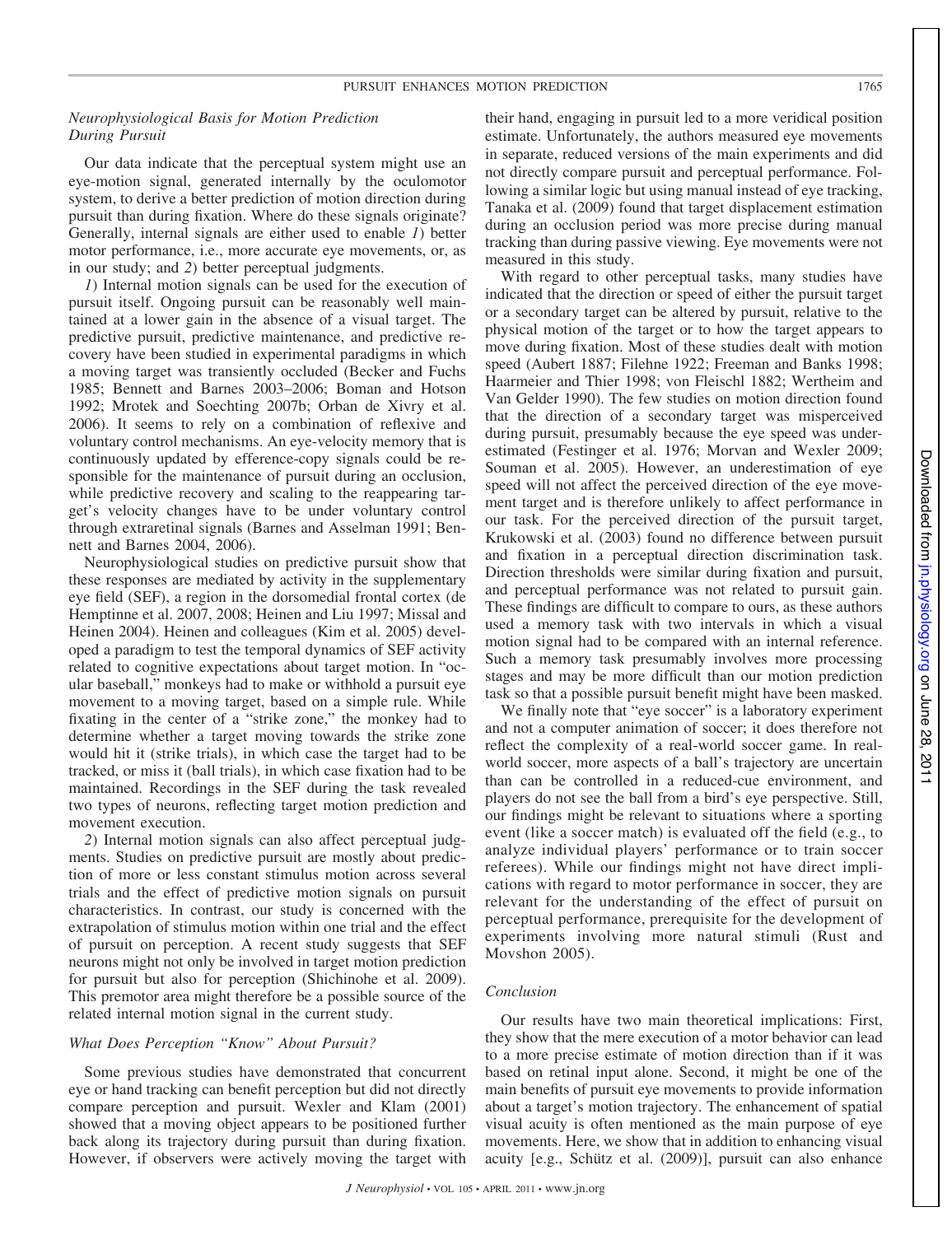motion predictability. Better performance in perceptual tasks should lead to improved motor planning. To keep the eyes on a visual target, such as the ball in soccer, might therefore be a good strategy to improve perceptual as well as motor performance.

#### **ACKNOWLEDGMENTS**

We thank Jan-Christopher Werner for help with data collection.

#### **GRANTS**

This work was supported by the German Research Foundation (FOR 560 to M. Spering, A. C. Schütz, D. I. Braun, and K. R. Gegenfurtner and SP 1172/1-1 to M. Spering).

## **DISCLOSURES**

No conflicts of interest, financial or otherwise, are declared by the author(s).

#### **REFERENCES**

- **Aubert H.** Die Bewegungsempfindung [The sense of motion]. *Pflügers Arch* 40: 459 – 480, 1887.
- **Bahill AT, Baldwin DG, Venkateswaran J.** Predicting a baseball's path. *Am Sci* 93: 218 –225, 2006.
- **Bahill AT, LaRitz T.** Why can't batters keep their eyes on the ball? *Am Sci* 72: 249 –253, 1984.
- **Ball K, Sekuler R.** A specific and enduring improvement in visual motion discrimination. *Science* 218: 697– 698, 1982.
- **Barnes GR, Asselman PT.** The mechanism of prediction in human smooth pursuit eye movements. *J Physiol* 439: 439 – 461, 1991.
- **Barnes GR, Collins CJS.** The influence of briefly presented randomized target motion on the extraretinal component of ocular pursuit. *J Neurophysiol* 99: 831– 842, 2008.
- **Becker W, Fuchs AF.** Prediction in the oculomotor system: smooth pursuit during transient disappearance of a visual target. *Exp Brain Res* 57: 562– 575, 1985.
- **Bennett SJ, Barnes GR.** Human ocular pursuit during the transient disappearance of a visual target. *J Neurophysiol* 90: 2504 –2520, 2003.
- **Bennett SJ, Barnes GR.** Predictive smooth ocular pursuit during the transient disappearance of a visual target. *J Neurophysiol* 92: 578 –590, 2004.
- **Bennett SJ, Barnes GR.** Timing the anticipatory recovery in smooth ocular pursuit during the transient disappearance of a visual target. *Exp Brain Res* 163: 198 –203, 2005.
- **Bennett SJ, Barnes GR.** Smooth ocular pursuit during the transient disappearance of an accelerating visual target: the role of reflexive and voluntary control. *Exp Brain Res* 175: 1–10, 2006.
- **Boman DK, Hotson JR.** Predictive smooth pursuit eye movements near abrupt changes in motion direction. *Vision Res* 32: 675– 689, 1992.
- **Bradley DC, Maxwell M, Andersen RA, Banks MS, Shenoy KV.** Mechanisms of heading perception in primate visual cortex. *Science* 273: 1544 – 1547, 1996.
- **Brenner E, Smeets JB.** Continuous visual control of interception. *Hum Mov Sci,* in press: doi:10.1016/j.humov.2010.12.007, 2011.
- **Brenner E, Smeets JB.** Sources of variability in interceptive movements. *Exp Brain Res* 195: 117–133, 2009.
- **Chukoskie L, Movshon JA.** Modulation of visual signals in macaque MT and MST neurons during pursuit eye movement. *J Neurophysiol* 102: 3225– 3233, 2009.
- **Collewijn H, Tamminga EP.** Human smooth pursuit and saccadic eye movements during voluntary pursuit of different target motions on different backgrounds. *J Physiol* 351: 217–250.
- **de Hemptinne C, Lefèvre P, Missal M.** Neuronal basis of directional expectation and anticipatory pursuit. *J Neurosci* 28: 4298 – 4310, 2008.
- **de Hemptinne C, Nozaradan S, Duvivier Q, Lefèvre P, Missal M.** How do primates anticipate uncertain future events? *J Neurosci* 27: 4334 – 4341, 2007.
- **Dicke PW, Chakraborty S, Thier P.** Neuronal correlates of perceptual stability during eye movements. *Eur J Neurosci* 27: 991–1002, 2008.
- **Festinger L, Sedgwick HA, Holtzman JD.** Visual perception during smooth pursuit eye movements. *Vision Res* 16: 1377–1386, 1976.
- Filehne W. Über das optische Wahrnehmen von Bewegungen (On the optical perception of movement). *Z Sinnesphysiol* 53: 134 –145, 1922.
- **Freeman TC, Banks MS.** Perceived head-centric speed is affected by both extra-retinal and retinal errors. *Vision Res* 38: 941–945, 1998.
- **Furmanski CS, Engel SA.** An oblique effect in human primary visual cortex. *Nat Neurosci* 3: 535–536, 2000.
- **Gauthier GM, Nommay D, Vercher JL.** The role of ocular muscle proprioception in visual localization of targets. *Science* 249: 58 – 61, 1990.
- **Gegenfurtner KR, Franz VH.** A comparison of localization judgments and pointing precision. *J Vis* 7: 11.158 –12, 2007.
- **Gibson JJ, Smith OW, Steinschneider A, Johnson CW.** The relative accuracy of visual perception of motion during fixation and pursuit. *Am J Psychol* 70: 64 – 68, 1957.
- **Haarmeier T, Thier P.** An electrophysiological correlate of visual motion awareness in man. *J Cogn Neurosci* 10: 464 – 471, 1998.
- **Heinen SJ, Liu M.** Single-neuron activity in the dorsomedial frontal cortex during smooth-pursuit eye movements to predictable target motion. *Vis Neurosci* 14: 853– 865, 1997.
- Heinen SJ, Jin Z, Watamaniuk SNJ. Flexibility of foveal attention during pursuit. *J Vis* 11: 1–12, 2011.
- **Inaba N, Shinomoto S, Yamane S, Takemura A, Kawano K.** MST neurons code for visual motion in space independent of pursuit eye movements. *J Neurophysiol* 97: 3473–3483, 2007.
- **Keller EL, Khan NS.** Smooth-pursuit initiation in the presence of a textured background in monkey. *Vision Res* 26: 943–955, 1986.
- **Kim YG, Badler JB, Heinen SJ.** Trajectory interpretation by supplementary eye field neurons during ocular baseball. *J Neurophysiol* 94: 1385–1391, 2005.
- **Krukowski AE, Pirog KA, Beutter BB, Brooks KR, Stone LS.** Human discrimination of visual direction of motion with and without smooth pursuit eye movements. *J Vis* 3: 831– 840, 2003.
- **Land MF.** Eye movements and the control of actions in everyday life. *Prog Retin Eye Res* 25: 296 –324, 2006.
- **Land MF, Furneaux S.** The knowledge base of the oculomotor system. *Philos T R Soc B* 352: 1231–1239, 1997.
- **Land MF, McLeod P.** From eye movements to actions: how batsmen hit the ball. *Nat Neurosci* 3: 1340 –1345, 2000.
- **Land MF, Tatler BW.** *Looking and Acting. Vision and Eye Movements in Natural Behaviou*. Oxford, England: Oxford University Press, 2009.
- **Lee SM.** Does your eye keep on the ball? The strategy of eye movement for volleyball defensive players during spike serve perception. *Int J Appl Sports Sci* 22: 128 –137, 2010.
- **Lisberger SG, Morris EJ, Tychsen L.** Visual motion processing and sensorymotor integration for smooth pursuit eye movements. *Ann Rev Neurosci* 10: 97–129, 1987.
- **Lovejoy LP, Fowler GA, Krauzlis RJ.** Spatial allocation of attention during smooth pursuit eye movements. *Vision Res* 49: 1275–1285, 2009.
- **McKinney T, Chajka K, Hayhoe M.** Pro-active gaze control in squash. *J Vis* 8: 111, 2008.
- **Missal M, Heinen SJ.** Supplementary eye fields stimulation facilitates anticipatory pursuit. *J Neurophysiol* 92: 1257–1262, 2004.
- **Morvan C, Wexler M.** The nonlinear structure of motion perception during smooth eye movements. *J Vis* 9: 1–13, 2009.
- **Mrotek LA, Soechting JF.** Target interception: hand-eye coordination and strategies. *J Neurosci* 27: 7297–7309, 2007a.
- **Mrotek LA, Soechting JF.** Predicting curvilinear target motion through an occlusion. *Exp Brain Res* 178: 99 –114, 2007b.
- **Orban de Xivry JJ, Bennett SJ, Lefevre P, Barnes GR.** Evidence for synergy between saccades and smooth pursuit during transient target disappearance. *J Neurophysiol* 95: 418 – 427, 2006.
- **Osborne LC, Hohl SS, Bialek W, Lisberger SG.** Time course of precision in smooth-pursuit eye movements of monkeys. *J Neurosci* 27: 2987–2998, 2007.
- Poletti M, Listorti C, Rucci M. Stability of the visual world during eye drift. *J Neurosci* 30: 11143–11150, 2010.
- **Ripoll H, Bard C, Paillard J.** Stabilization of head and eyes on target as a factor in successful basketball shooting. *Hum Mov Sci* 5: 47–58, 1986.
- **Rust NC, Movshon JA.** In praise of artifice. *Nat Neurosci* 8: 1647–1650, 2005.
- **Schütz AC, Braun DI, Gegenfurtner KR.** Object recognition during foveating eye movements. *Vision Res* 49: 2241–2253, 2009.
- **Shenoy KV, Bradley DC, Andersen RA.** Influence on gaze rotation on the visual response of primate MSTd neurons. *J Neurophysiol* 81: 2764 –2786, 1999.